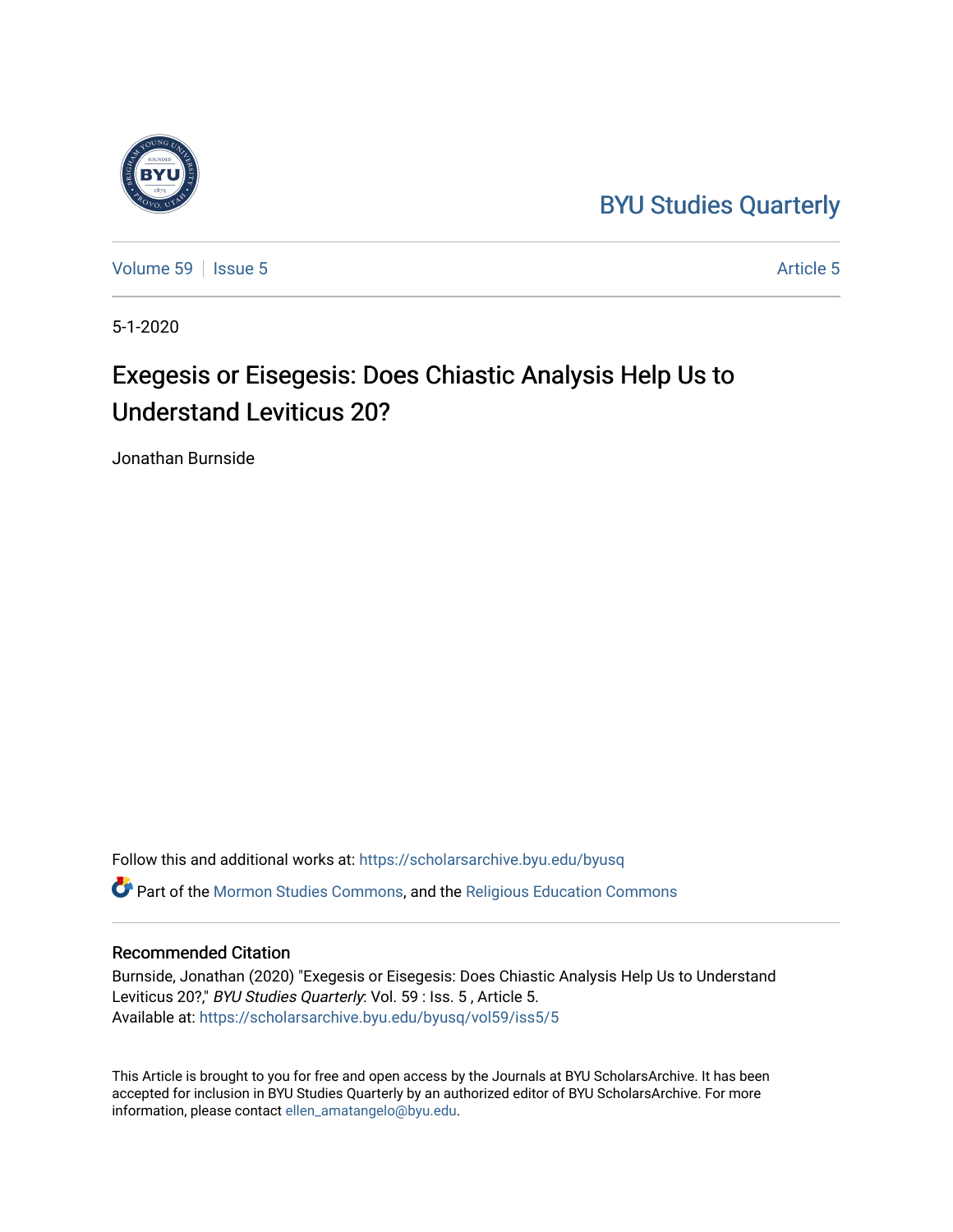## **Exegesis or Eisegesis Does Chiastic Analysis Help Us to Understand Leviticus 20?**

*Jonathan Burnside*

Chiastic studies have been vulnerable, on occasion, over the past  $\binom{1}{r}$  fifty years to the charge that their existence may be more a matter of eisegesis rather than exegesis. This paper contends that it is possible to have objective, textual grounds for the existence of a chiasmus which can, in turn, be key to exegesis. In particular, it proposes that chiastic analysis helps us to understand the complexities of Lev 20 and, furthermore, that this text should be held up as an example of a well-developed chiasmus in biblical law.1 Towards the end of the paper I speculate on some of the particular functions this literary device may perform in the context of Lev 20. I also suggest some general criteria that may encourage us in developing rigorous and robust chiastic analyses, so that we have even more to celebrate over the next fifty years.

#### **1. Why Leviticus 20?**

The stimulus for my looking closely at Lev 20 was the fact—obvious to the most casual reader—that this chapter covers similar ground to that of Lev 18. Both chapters have sexual offenses and other customs in neighboring nations as their theme, and many of the paradigm cases are the same (e.g., 18:8/20:11; 18:9/20:17; 18:15/20:12; 18:17a/20:14; 18:19/20:18; 18:20/20:10). However, although the substantive content is similar, the cases are presented very differently. This led me to the presumption that the literary presentation of the texts must be highly significant in some way, since nothing in *Torah* is redundant. McClenney-Sadler had shown that Lev 18 has a distinct internal structure, so, given the parallels between this and chapter 20, it was reasonable to assume that chapter 20

*BYU Studies Quarterly 59, supplement (2020)* 67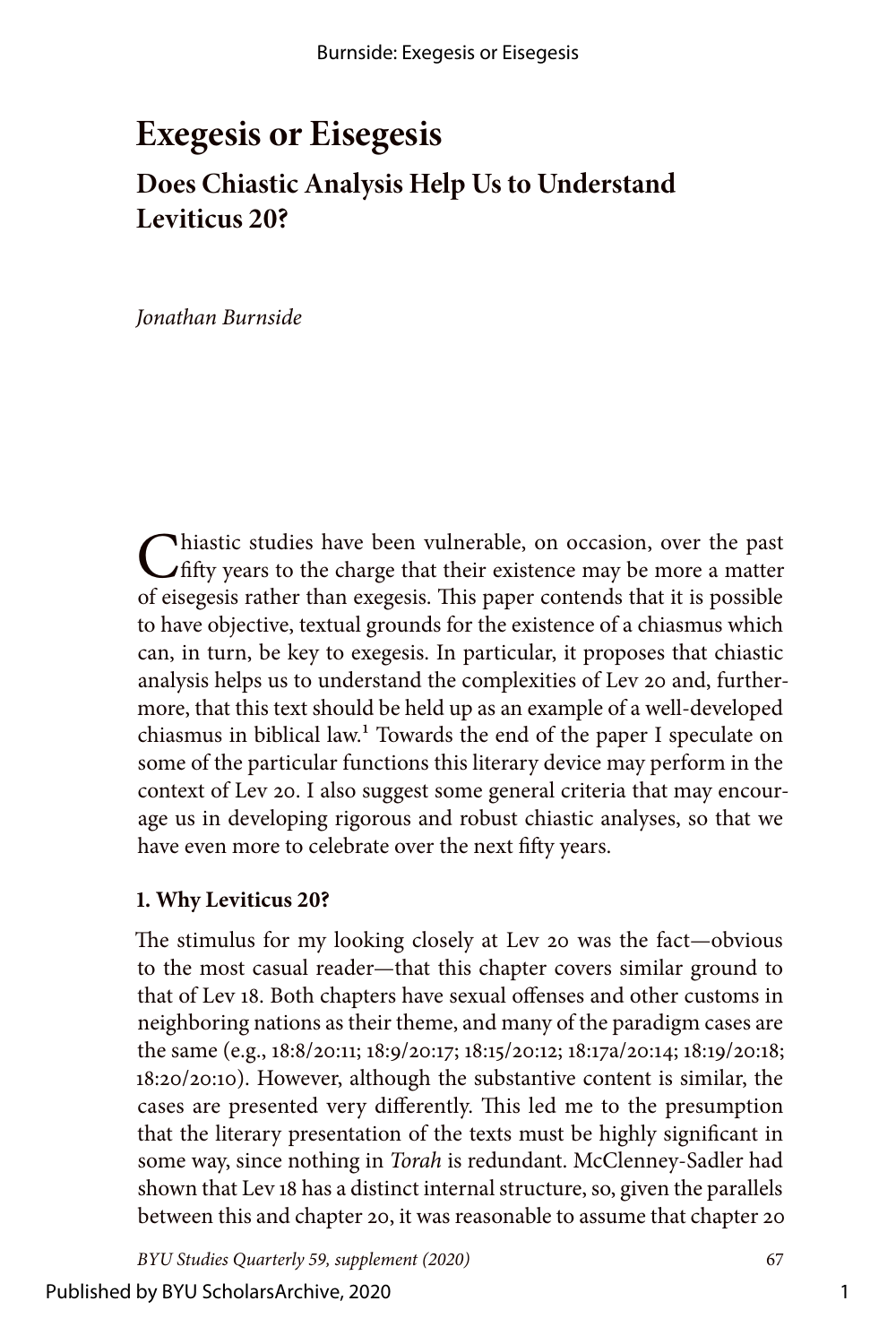should have a formal structure as well. Nevertheless, that presumption ran counter to most commentators who have tended to regard Lev 20 as a miscellaneous collection which lacks any kind of literary presentation.<sup>2</sup> Grabbe concedes that original authors or redactors "may have arranged the material according to a logical pattern"3 but offers no suggestion as to what this might be.

Perhaps the most compelling reason to assume literary structure in Lev 20 is because of the broad hint towards the end of the chapter. At verse 25 we find the following exhortation: "You shall therefore make a distinction between the clean . . . and the unclean." This implies that the preceding material is itself structured around a series of distinctions, and since the division between clean and unclean is a binary opposition (see the discussion under 4, below), it is plausible to suggest that at least part of Lev 20 may be structured as a series of binary oppositions. This is not to say that we cannot tolerate some degree of miscellany in biblical law, or Leviticus. It is to suggest that miscellany is a less plausible explanation where the text includes such an exhortation as Lev 20:25.

In fact, Lev 20 is characterized by a high degree of internal structure, even by the standards of biblical law. One aspect of this internal structure is signaled straightaway by the fact that Lev 20 is patterned on the Decalogue. Verses 5–21 echo the sequence of taboos in the Decalogue (e.g., Exod 20:3–14), as follows:

```
"Serving other gods" (e.g., Exod 20:3–5)
```
→ "honouring father and mother" (e.g., Exod 20:12)

→ "adultery" (e.g., Exod 20:14)

```
"Molech worship" (vv. 2–5)
```

```
\rightarrow "cursing parents" (v. 9)
```

```
→ "sexual offences" (vv. 10–21)
```
I have discussed the significance of the Decalogue pattern in Lev 20 elsewhere, suggesting that it helps to explain why the chapter begins and ends with cases concerning necromancy.<sup>4</sup> This is because necromancy is closely tied to each of the main Decalogue headings in the chapter: (1) there is a close connection between necromancy and idolatry (vv. 2–6); (2) necromancy is seen as dishonoring to ancestors and is thus connected to the dishonoring of parents (v. 9); and (3) necromancy is also seen as being, in some sense, sexual since the form of necromantic divination described in verse 27 is thought to involve actual penetration of the ancestor spirit in the body of the practitioner.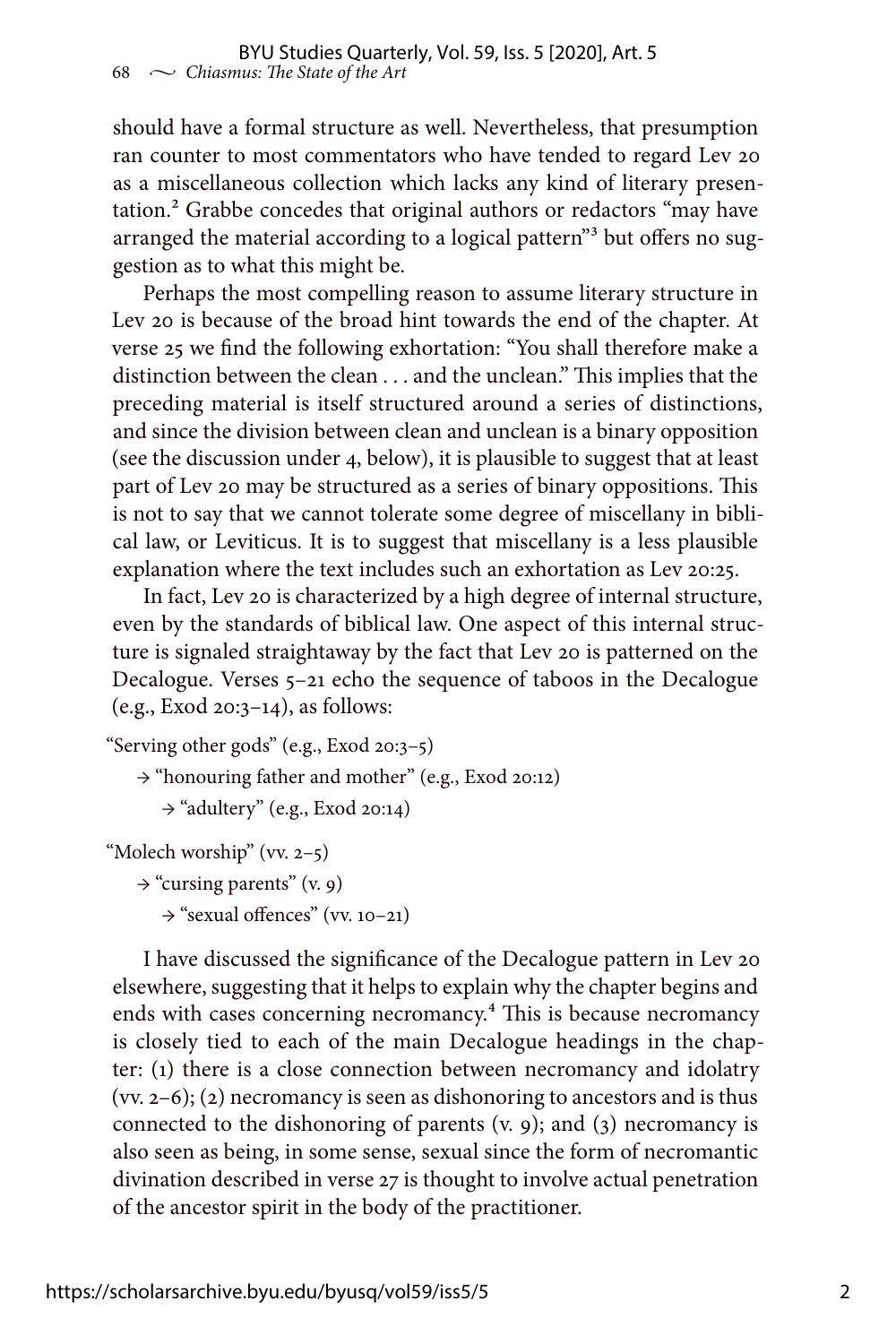I mention this only to signal, at an early stage of the argument, that Lev 20 is a highly sophisticated literary unit. However, as befits the focus of this publication, the rest of this paper will address a different aspect of the literary presentation of Lev 20—namely, its chiastic structure. I will argue that the overall chapter (20:2–27) is arranged chiastically and can be broken down to three main sections (vv. 2–6; 9–16; 17–21). *We will also see that the first and third sections (vv. 2–6 and 17–21) are themselves arranged chiastically and that the middle section (effectively, verses 10–16) is presented as a series of binary oppositions.*

### **2. Chiastic Penalties in Leviticus 20**

The key to unlocking the internal structure is to take seriously the fact that whereas Lev 20 states the penalties for each prohibited sexual act, Lev 18 does not. I argue that the penalties of Lev 20, in fact, hold the key to the entire structure. This can be seen in table 1 below. It summarizes the different offenses in Lev 20 and identifies who is responsible for meting out the particular punishment.

| Verse      | Offense                                      | <b>Description of punishment</b>                                                                                                                 | Punisher        |
|------------|----------------------------------------------|--------------------------------------------------------------------------------------------------------------------------------------------------|-----------------|
| 20:2       | Molech worship                               | "shall be put to death; the people of<br>the land shall pelt him with stones"                                                                    | <b>Humanity</b> |
| 20:3       | Molech worship                               | "I myself will set my face against<br>that man and will cut him off from<br>among his people"                                                    | God             |
| $20:4 - 5$ | Turning a blind eye                          | "I will set my face against that man<br>and against his family, and will cut<br>them off from among their people,<br>him and all who follow him" | God             |
| 20:6       | Mediums and wizards                          | "I will set my face against that<br>person and will cut him off from<br>among his people"                                                        | God             |
| 20:9       | <b>Cursing parents</b>                       | " shall be put to death"                                                                                                                         | Humanity        |
| 20:10      | Adultery                                     | " shall be put to death"                                                                                                                         | <b>Humanity</b> |
| 20:11      | <b>Relations with</b><br>father's wife       | " shall be put to death"                                                                                                                         | <b>Humanity</b> |
| 20:12      | <b>Relations with</b><br>daughter-in-law     | " shall be put to death"                                                                                                                         | <b>Humanity</b> |
| 20:13      | Male homosexuality                           | " shall be put to death"                                                                                                                         | <b>Humanity</b> |
| 20:14      | <b>Relations with wife</b><br>and her mother | "shall be burned with fire"                                                                                                                      | Humanity        |

**Table 1: Responsibility for Punishing Human Beings in Leviticus 20**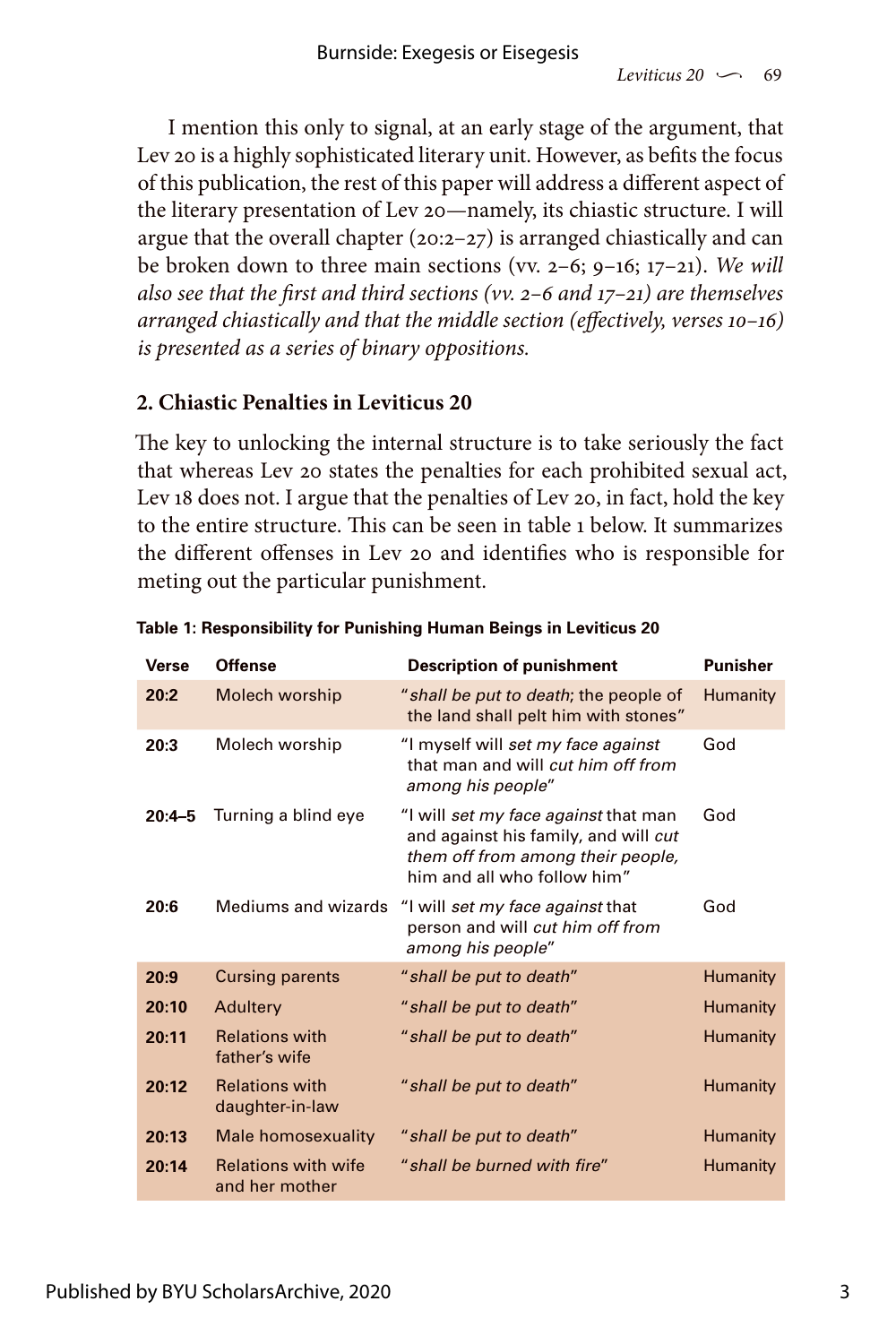#### BYU Studies Quarterly, Vol. 59, Iss. 5 [2020], Art. 5

70  $\sim$  *Chiasmus: The State of the Art* 

| 20:15 | Bestiality (man)                                             | " shall be put to death"                                                         | Humanity |
|-------|--------------------------------------------------------------|----------------------------------------------------------------------------------|----------|
| 20:16 | Bestiality (woman)                                           | " shall be put to death"                                                         | Humanity |
| 20:17 | <b>Relations with sister</b>                                 | "shall be <i>cut off</i> "                                                       | God      |
| 20:18 | Menstruant                                                   | "shall be cut off from among their<br>people"                                    | God      |
| 20:19 | <b>Relations with</b><br>mother's sister/<br>father's sister | "they shall bear their quilt" (JPS)                                              | God      |
| 20:20 | Relations with uncle's<br>wife                               | "they shall bear their quilt: they<br>shall die childless" (JPS)                 | God      |
| 20:21 | <b>Relations with</b><br>brother's wife                      | "they shall remain childless" (JPS)                                              | God      |
| 20:27 |                                                              | Mediums and wizards "shall be put to death; they shall be<br>stoned with stones" | Humanity |
|       |                                                              |                                                                                  |          |

It is clear from table 1, then, that Lev 20 has a complex internal structure based on who has responsibility for punishing the offender. This is arranged chiastically, as follows (see fig. 1 below):

| A  |    |              | Humanity $(v, 2)$  |                        |
|----|----|--------------|--------------------|------------------------|
|    |    |              |                    | God (vv. $3-6$ )       |
|    |    | $C$ [center] |                    | Humanity (vv. $9-16$ ) |
|    | R' |              |                    | God $(vv. 17-21)$      |
| A' |    |              | Humanity $(v. 27)$ |                        |

According to verse 2, *humanity* is responsible for meting out punishment ("[the offender] *shall be put to death*; the people of the land shall stone him with stones"). This contrasts with verses 3–6, where *God* is responsible ("I myself will *set my face against* that man, and will *cut him off from among his people*"). Short versions of these phrases ("shall be put to death" and "set my face against" and "cutting off from among their people") recur throughout the chapter. They signify punishment either by humanity or by God. This means that humanity is also responsible for "putting to death" in verses 9–13 and 15–16. Verse 14 refers to a burning, rather than to a simple stoning, and hence is phrased differently ("they shall be burned with fire"); however, the implication is that humanity is also responsible. Likewise, the repetition of cutting off seems to indicate that God is responsible for punishing in verses 17–18 because *karet* (cutting off) is a characteristically divine form of punishment.<sup>5</sup> Other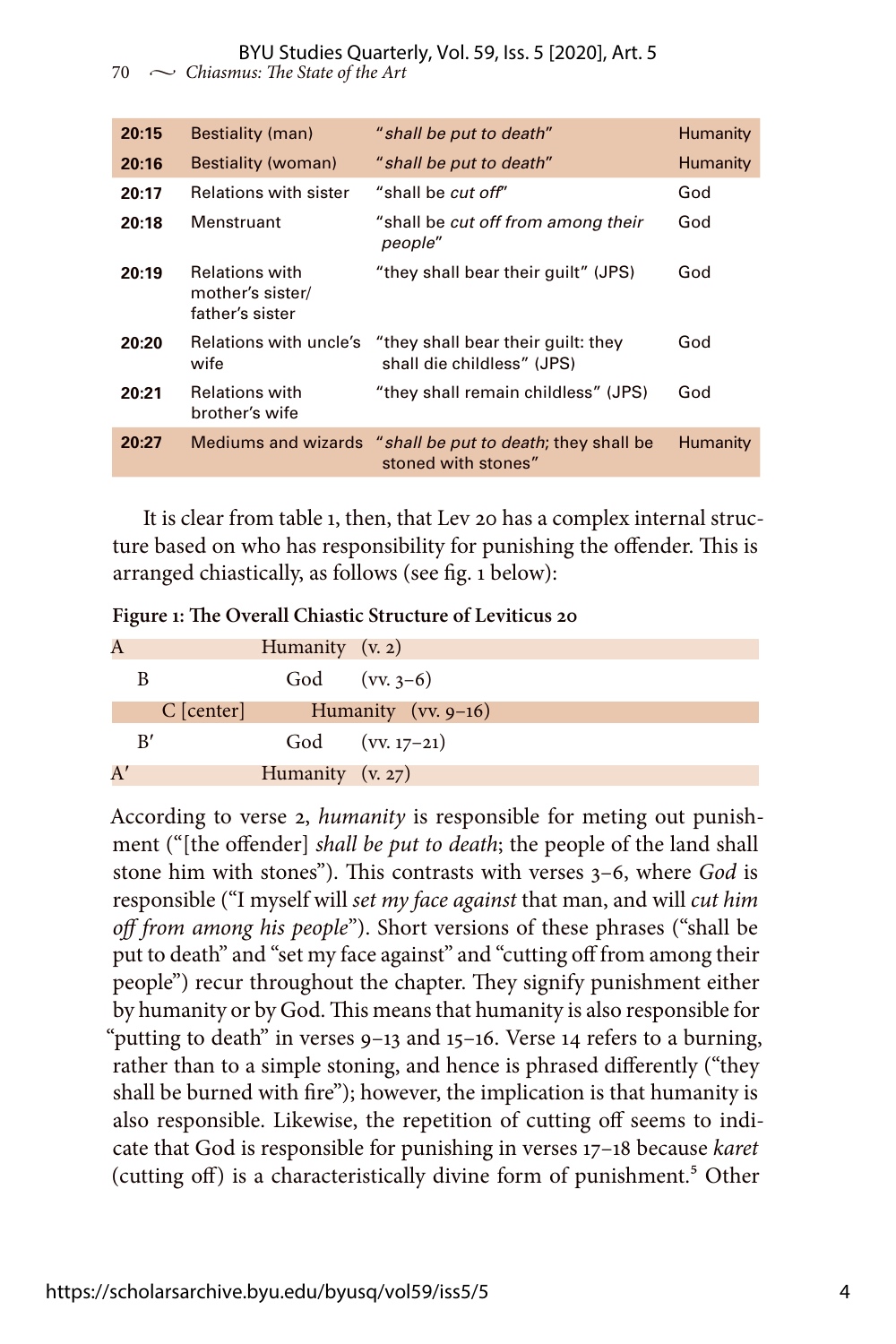characteristically divine forms of punishment include bearing iniquity (v. 19), dying childless (v. 20), and being childless (v. 21).

It could be argued that if the cutting off in 20:17 and 20:18 were seen as human rather than divine punishments, table 1 would be a neater chiasm balanced by three divine punishments apiece. However, there are several reasons for rejecting this. First, it is contrary to the use of *karet* elsewhere in Lev 20 and to its typical use in the Hebrew Bible. Second, and this is an important methodological point in the context of this publication, a chiasm has validity because of its content and sequence and not because of the length or number of the units that comprise that sequence. Third, and perhaps most important, designating 20:17–21 as divine punishments produces an independent chiastic arrangement for 20:17–21 that balances the chiastic structure of 20:3–6 (see the discussion under 5, below).

On this basis, I propose that Lev 20:2–27 can be divided into three main sections. These are:

- 1. verses 3–6 (section B, above),
- 2. verses 9–16 (section C, above, which is the center of the chiasm), and
- 3. verses 17–21 (section B′, above).

This is a breakthrough in understanding both the structure and the content of this passage because when we look at each of these sections individually, we find that each section, in turn, has its own internal literary structure. If we look at verses 3–6 (section B above), we find that they have a chiastic structure. We also find that verses 17–21 (section B′ above) have a chiastic structure, while verses 10–16 (section C) are a series of binary oppositions (see further below). (The surrounding frame of verses 2 and 27 can be addressed separately, as indicated above.)<sup>6</sup> They are also connected by several hortatory passages (20:7-8, 22–26) that connect sections B and B′ to the Decalogue.

We will look at each section in turn, starting with section  $B$  (vv.  $3-6$ ).

### **3. Chiastic Structure of Leviticus 20:3–6: God's Punishment of the Offender and His Family**

Starting with section B, we noted in table 1 and figure 1 above that Lev 20:3–6 is a single unit because God is responsible for punishing this group of offenses. I argue that this section has a chiastic literary structure because the object of the punishment moves from the individual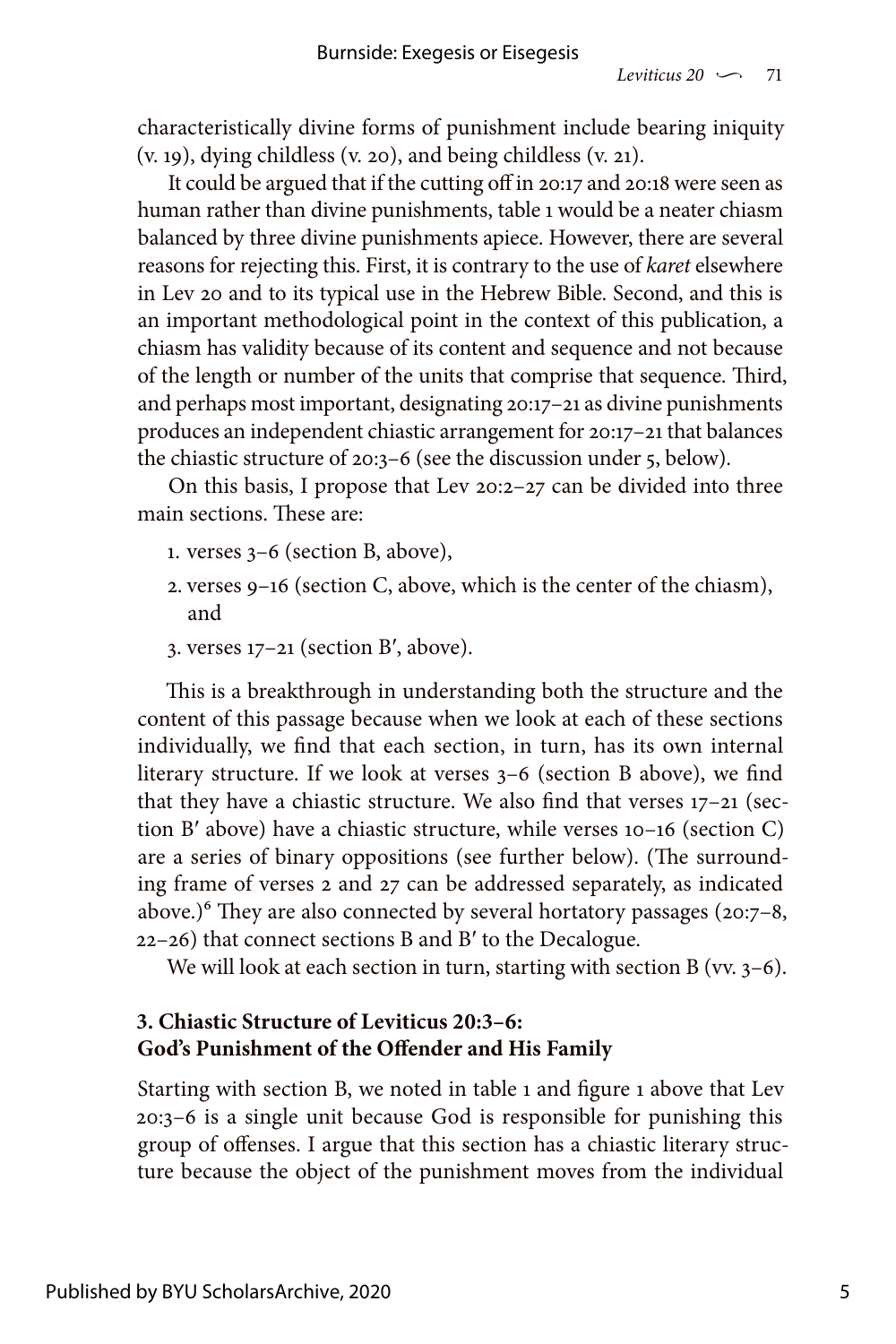offender (in verse 3) to the "offender plus *mishpachah*" (in verse 5) and back to the individual offender again (in verse 6; see fig. 2 below).

| D            | Punishment of<br>offender alone                                                              | "I myself will set my face against that man,<br>and will cut him off from among his<br>people" (20:3; God speaking)                                                                   |
|--------------|----------------------------------------------------------------------------------------------|---------------------------------------------------------------------------------------------------------------------------------------------------------------------------------------|
| $E$ [center] | Punishment of<br>offender and his<br><i>mishpachah</i> ( <i>i.e.</i> ,<br>group of families) | "I will set my face against that man and<br>against his family [mishpachah], and will<br>cut them off from among their people,<br>him and all who follow him" (20:5; God<br>speaking) |
| D'           | Punishment of<br>offender alone                                                              | "I will set my face against that person [lit.<br>soul], and will cut him off from among<br>his people." (20:6; God speaking)                                                          |

**Figure 2: The Chiastic Structure of Leviticus 20:3–6**

The word *mishpachah* (here translated "kin") is usually thought to refer to a "suprahousehold social unit" or "protective association of families" and is "generally understood to be coterminous with the inhabitants of a village."<sup>7</sup> This means that the pivot of the chiasm is the punishment of "the man *and* his group of nuclear households" (*mishpachah*). Special emphasis is placed on the fact that the man's behavior has serious consequences not only for him but also for his *mishpachah* ("I will set my face against that man *and against his family*"). This observation is not unique to the structure of Lev 20. We will see, in the discussion under 4 below, that verse 9 (which prohibits cursing father and mother) is the overall heading for the sexual offenses described in verses 10–21. This determines how we read the sexual taboos themselves. Biblical law defines sexual offenses partly in terms of how they impact the offender's family.

The chiasm moves from the individual offender to the offender plus *mishpachah* and back to the individual offender. The chiastic structure would be perfect if the offender in 20:6 was described as a "man" (*'ish*) instead of a soul (*nefesh*). However, the use of a variant noun highlights the precise nature of the offence, namely the turning towards the *'obot* (familiar spirits) and *yidd'onim* (those who have familiar spirits). Also, the word *nefesh* has the advantage of not being gender-specific. This makes sense, given that the paradigm case of necromancy in 20:27 envisages either "a man or a woman." More intriguingly, the dual reference to man ('ish) and soul (nefesh) may reflect humankind's dual nature.<sup>8</sup> It may be that what is being punished is both the human and divine elements of Molech worship and wizardry. To put it another way, the use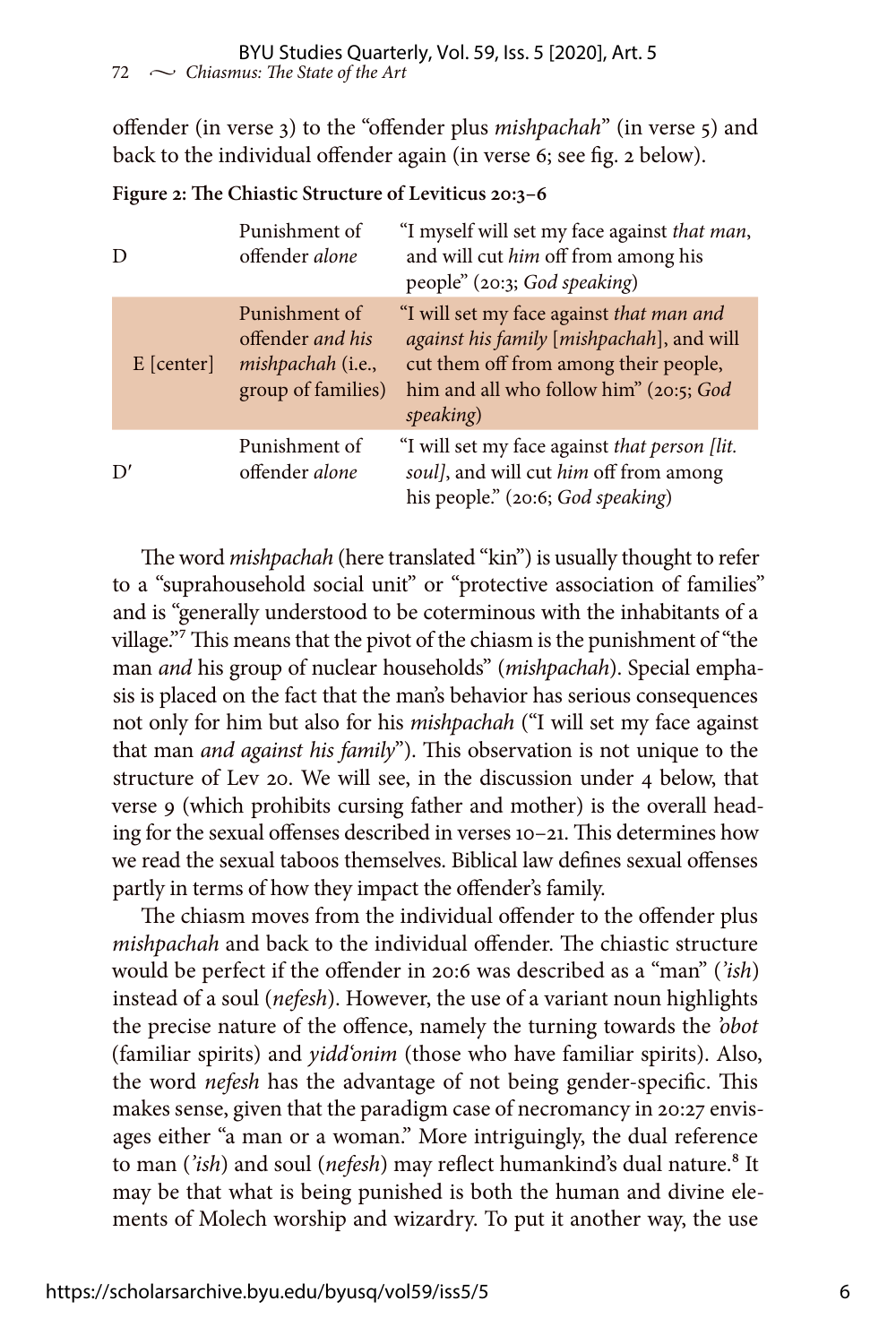of these words may highlight the physical and spiritual aspects of these offenses, that is, deeds done with the body and with the spirit. This may help to explain why both humankind and YHWH punish these offenses. The duality of human and divine in 20:3–6 may anticipate another significant duality that runs through the chapter as a whole—namely, rebellion against human and divine forms of authority. Molech worship and wizardry (20:3–6) constitute rebellion against divine authority whilst cursing parents (20:9) and various sexual offences (20:10–16) constitute rebellion against family authority.<sup>9</sup>

#### **4. Structure of Leviticus 20:9–16: The Center of the Chiasm**

Based on my argument, the center of the chiasm is Lev 20:9–16. This section is not set out chiastically. Instead, my argument is that the sexual offenses in verses 10–21 are developed through a series of paired binary oppositions. Each pair of oppositions is placed in an orderly fashion at a relative distance from the paradigm of heterosexual relations. Although this section is not itself structured chiastically, it supports the broader argument regarding the chiastic structure of Lev 20. First, the sequence of binary oppositions starts at verse 9 and ends at verse 16, which corresponds to the center of the chiasm. Second, the fact that these verses are intricately structured is consistent with the idea that special significance is given to the center of the chiasm. As a result, the center of the chiasm can be set out briefly.

I have argued elsewhere that verses 10–16 cannot be regarded as a self-contained group of sexual offenses.<sup>10</sup> Verse 9 (which prohibits adultery) is part of the Decalogue pattern in Lev 20 and forms the heading for verses  $10-21$ .<sup>11</sup> This is confirmed by the fact that, in purely drafting terms, 20:10–21 is a continuation of 20:9. Verse 9 begins with *ki-ish 'ish 'asher* ("If anyone"; JPS), and each of the verses in 10–21 follow with either *weish 'asher* ("If a man"; JPS) or *weishshah 'asher* ("If a woman"; JPS). The sole exception is verse 19, which is singled out as a "hard case" (see fig. 3 below). It is thus impossible to formally exclude verse 9 from an understanding of verses 10–21 because it is the first verse in a series. The fact that verse 9 (which prohibits cursing father and mother) is the heading for verses 10-21 determines how we read the sexual taboos themselves.

The key question now is: how are the sexual offenses in verses 10–21 organized, and what is the relationship between adultery in verse 9 and the various forms of it in verses 10–21? The answer is that they are developed through an extended series of binary oppositions. A binary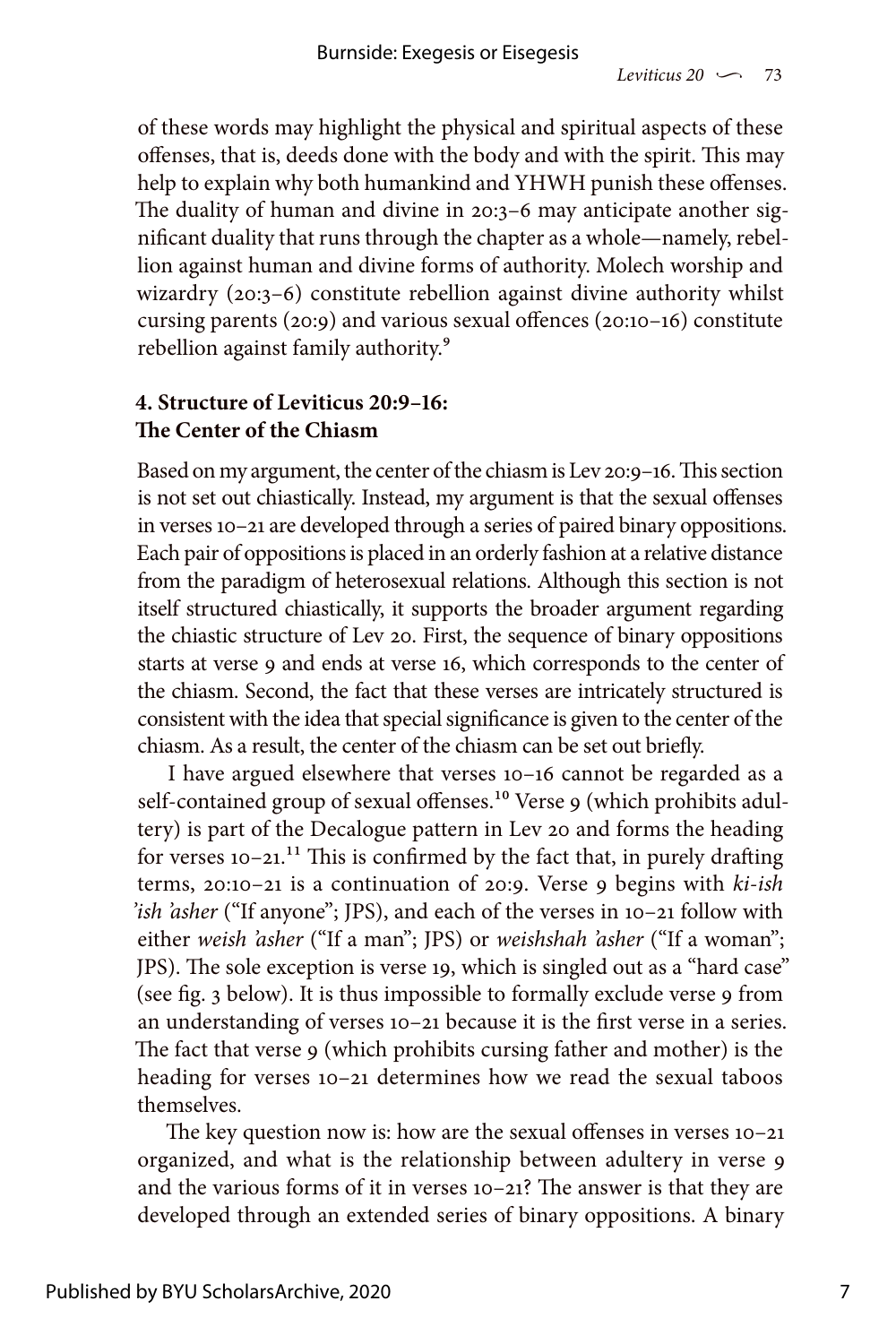opposition is "a pair of terms conventionally regarded as opposites" (e.g., hot/cold; on/off).<sup>12</sup> Binary oppositions are frequently used as a means of structuring biblical thought. They are also frequently used in biblical law.<sup>13</sup> By structuring thought through related oppositions, binary oppositions allow us to establish categories, construct sense, and create order.

Lev 20:10–16 contains a set of binary oppositions that is based around the identity of the sexual parties (see table 2 below). There are a total of six in all, and each column presents a different pair of oppositions.

| Table 2: Binary Oppositions Regarding Identity of Sexual Partner(s) |
|---------------------------------------------------------------------|
| in Leviticus $20:10-16^{14}$                                        |

| Verse | <b>Verse content</b>                                                                                                         | # 1                                       | #2     | #3    | #4 $\overline{4}$ | # 5                  | # 6                |
|-------|------------------------------------------------------------------------------------------------------------------------------|-------------------------------------------|--------|-------|-------------------|----------------------|--------------------|
| 20:10 | "If a man com-<br>mits adultery<br>with another<br>man's wife, if<br>he commits<br>adultery with<br>his neighbour's<br>wife" | Out-<br>side<br>family<br>$(non-$<br>kin) |        | đΫ    | No<br>marriage    | đΩ                   | $\sigma$ initiates |
| 20:11 | "The man who<br>lies with his<br>father's wife"                                                                              | Inside<br>family<br>(kin)                 | Father | đΩ    | No.<br>marriage   | đΩ                   | $\sigma$ initiates |
| 20:12 | "If a man<br>lies with his<br>daughter-in-law"                                                                               |                                           | Son    | ďΫ    | No<br>marriage    | đΩ                   | $\sigma$ initiates |
| 20:13 | "If a man <i>lies</i><br>with a <i>male</i> as<br>with a woman"                                                              |                                           |        | ರಿ ರೆ | No<br>marriage    | ದಿದೆ                 | $\sigma$ initiates |
| 20:14 | "If a man takes<br>a wife and her<br>mother also"                                                                            |                                           |        |       | <b>Marriage</b>   | ♂♀♀                  | $\sigma$ initiates |
| 20:15 | "If a man lies<br>with a beast"                                                                                              |                                           |        |       |                   | $\sigma$ $\tilde{U}$ | ් initiates        |
| 20:16 | "If a woman<br>approaches any<br>beast and lies<br>with it"                                                                  |                                           |        |       |                   |                      | initiates<br>Q     |

The biblical paradigm of normal sexual relations is that of marriage between a man and a woman (assuming they are not prohibited to each other for any reason). Adultery—which is the general heading for this section (v. 10)—is the archetypal sexual offense in the Bible because it is the paradigm case of sexual relations outside marriage. Each pair of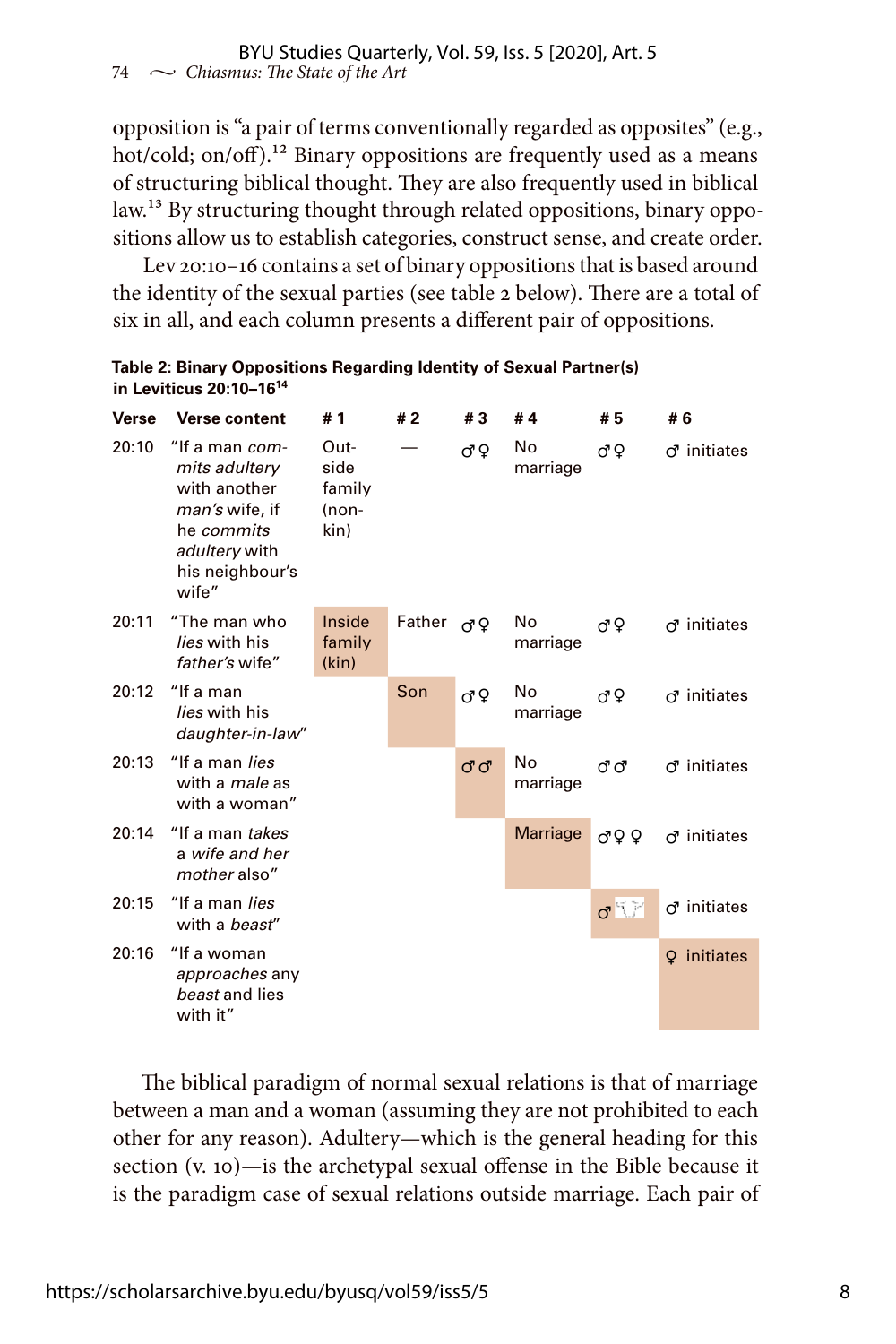oppositions in this sequence (vv. 10–16) is placed, in order, at relative distance from the paradigm of normal sexual relations. Each represents a further deviation from the norm of heterosexual marriage. Lev 20:10–16 is thus a sophisticated play on a series of binary oppositions, as follows:

- 1. Outside family/inside family
- 2. Father/son
- 3. Heterosexual intercourse/homosexual intercourse
- 4. Nonmarriage/marriage
- 5. Sex between human beings/sex between human beings and animals (bestiality)
- 6.Man initiates/woman initiates

We can unpack this further, as follows:

- $\rightarrow$  Lev 20:10 is opposed to the narrative typification of normal sexual relations because it concerns relations between one man and one woman who is already married to another man.
- $\rightarrow$  Lev 20:11 is further opposed to the paradigm because the woman in question is *a family member,* as opposed to the wife of a neighbor (column 1).
- → Lev 20:12 offers a further variation on the "same family" complication; *going "down" to the next generation* instead of "up" to the previous one (column 2).
- $\rightarrow$  Lev 20:13 is even further opposed to the narrative typification of normal sexual relations because it is no longer one man and one woman but *one man and another man* (column 3).
- $\rightarrow$  Lev 20:14 is yet further opposed to the narrative typification because it is no longer one man and one sexual partner but *one man and two sexual partners,* specifically a marriage between two partners who have the closest possible blood tie (column 4). Anthropologists note that this sexual encounter is widely abhorred. From a structural perspective, the reason for this may be, not that mother and daughter come into sexual contact with the same man but that they come into contact with each other through the same man.<sup>15</sup>
- $\rightarrow$  Lev 20:15 is still further opposed to the normal narrative typification because it concerns relations between *a man and an animal* (column 5).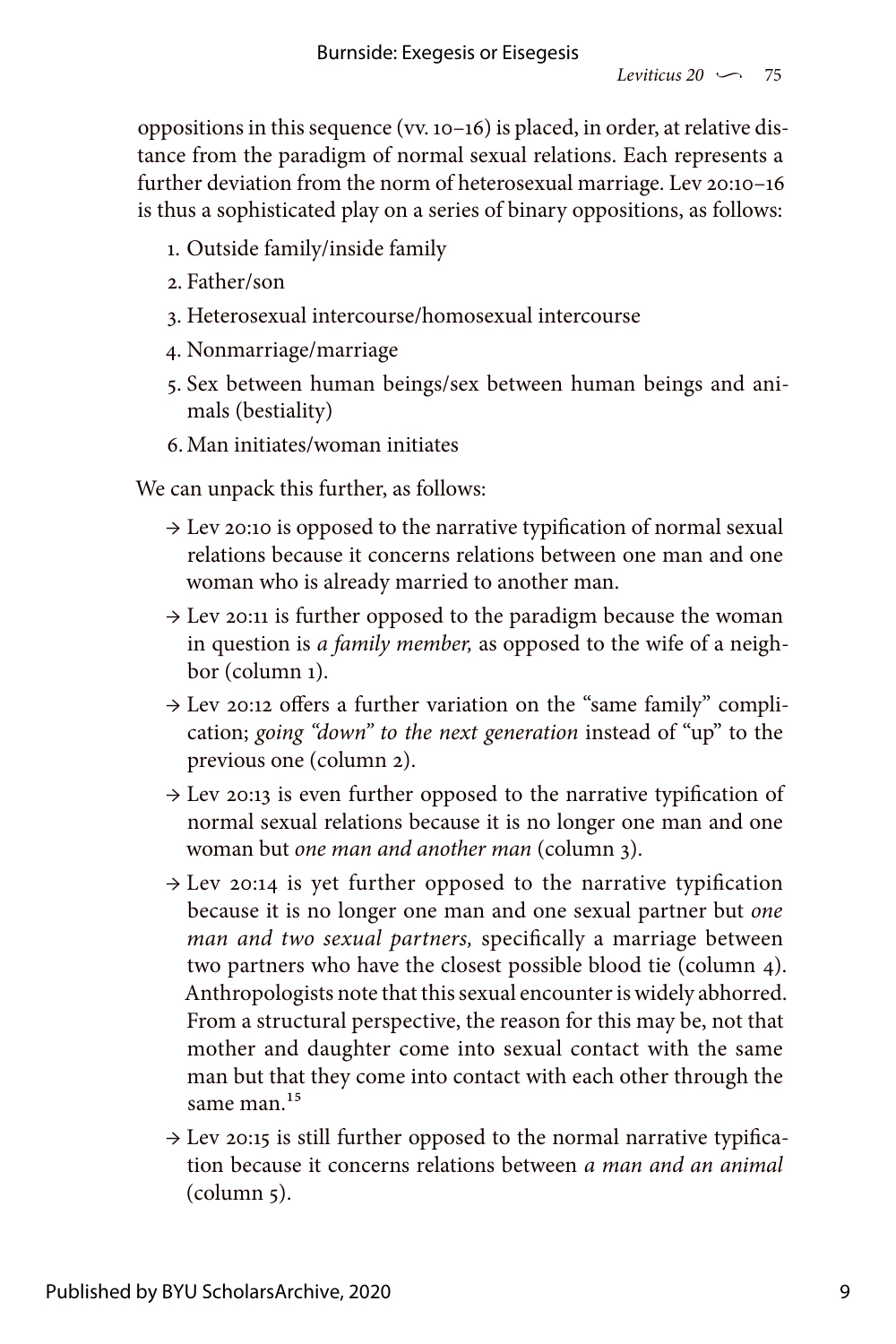#### 76  $\sim$  *Chiasmus: The State of the Art* BYU Studies Quarterly, Vol. 59, Iss. 5 [2020], Art. 5

→ Finally, Lev 20:16 is further opposed to the narrative typification of normal sexual relations because it concerns relations between a human and an animal in which *the woman takes the initiative,* and the male submits (column 6). In verse 15, the man has sexual relations with a beast. However, he is still behaving "like a man" in terms of his sexual role. By contrast, in verse 16, the woman "approaches" the beast and behaves "like a man." Although she performs the role of a man, she also performs the role of a woman by being the submissive partner. She, too, behaves like a beast. The beast, on the other hand, behaves like a beast, but it also behaves "like a man." That is why it is the last in the series. It is the most extreme case of confusion imaginable—so much so that it is impossible to differentiate between the woman and the beast.

#### **5. Chiastic Structure of Leviticus 20:17–21: Cases of Uncovering Nakedness**

Finally, we turn to verses  $17-21$  (section B' in fig. 1, above). Verses  $17-21$ consist of six cases, all of which refer to uncovering nakedness, *viz.,* sexual intercourse. Sections B and B′ are parallel units because, in both sections, God is responsible for meting out punishments for these offenses (see table 1 above). Section B′ is also similar to section B because it, too, has a chiastic structure. This chiasm moves from taking and lying in the first two cases (vv. 17–18) to a pair of cases that contain no reference to either taking or lying (v. 19) and then to two final cases that refer to lying and taking (vv. 20–21; see fig. 3, below).

**Figure 3: The Chiastic Structure of Leviticus 20:17–21**

| F          | $\lceil \sigma \rceil$ and $\lceil \sigma \rceil$ and to uncover<br>nakedness of Q                              | takes $(v. 17)$                     |
|------------|-----------------------------------------------------------------------------------------------------------------|-------------------------------------|
| G          | $\lbrack \mathcal{O} \rbrack$ and $\mathcal{Q} \rbrack$ $\mathcal{O} \rbrack$ said to uncover<br>nakedness of Q | lies $(v. 18)$                      |
| H   center | $\lceil \sigma \rceil$ and $\lceil \sigma \rceil$ and to uncover<br>nakedness of Q                              | (neither takes nor lies)<br>(v. 19) |
|            | $\sigma$ and $\Omega$   $\sigma$ said to uncover<br>nakedness of Q                                              | (neither takes nor lies)<br>(v. 19) |
| G'         | $\sigma$ and $\varphi$   $\sigma$ said to uncover<br>nakedness of $\sigma$                                      | lies $(v. 20)$                      |
| F'         | $\sigma$ and $\Omega$   $\sigma$ said to uncover<br>nakedness of $\sigma$                                       | takes $(v. 21)$                     |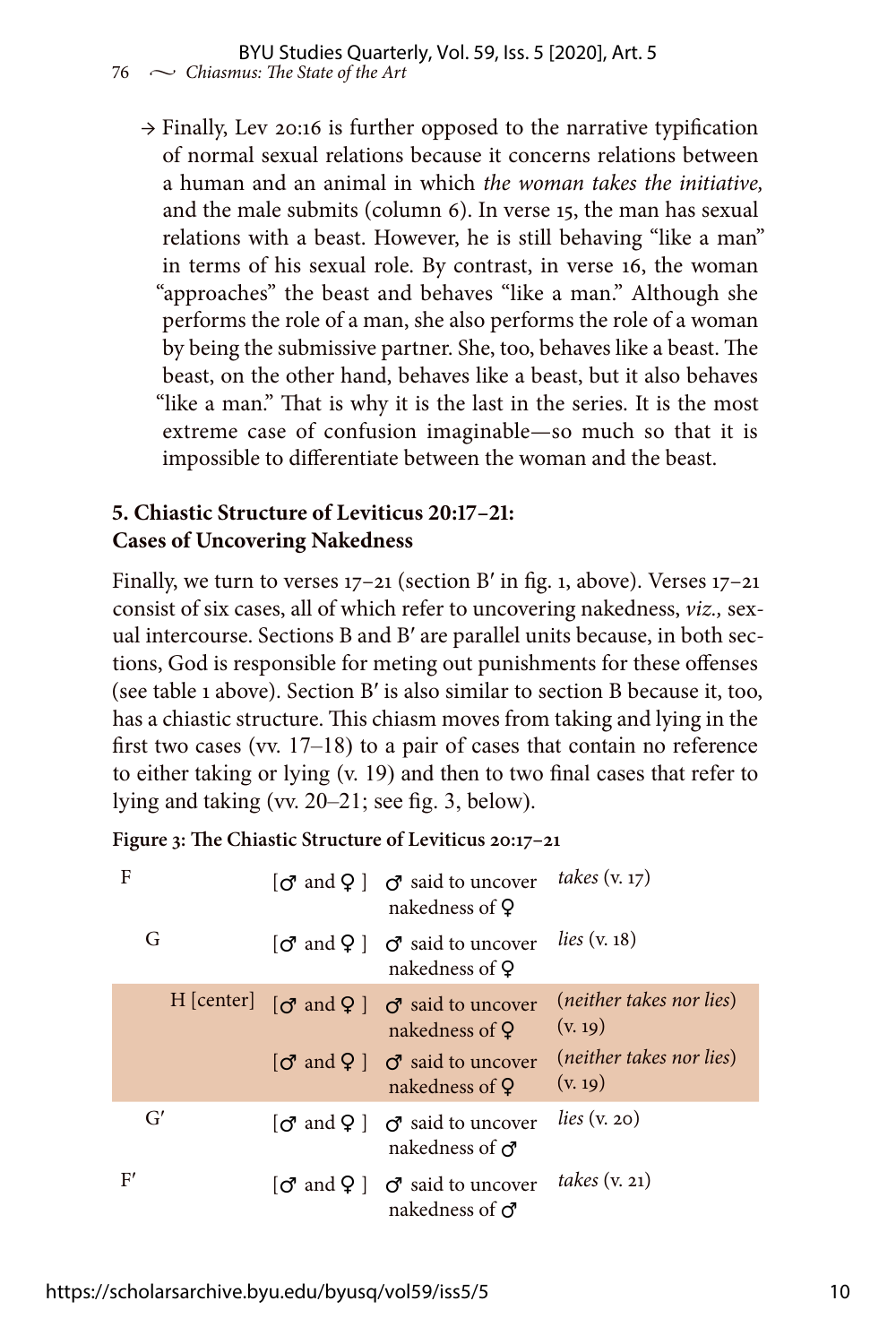According to this, the center of the chiasm is 20:19. This concerns two cases: the mother's sister and the father's sister. Although the English language does not discriminate between these identities, subsuming both under the term "aunt," many cultures do distinguish between the two, including biblical Israel.<sup>16</sup> These cases receive special emphasis because they are "hard cases." They are also the only cases in the whole of verses 19–21—and the entire chapter—not to have a designated punishment. This is explained by the motive clause in verse 19: "for that is to make naked one's near kin." The reference to "near kin" indicates that they are hard cases because they are right on the boundary of what constitutes near kin or family in early Israel, as far as sexual ethics is concerned. Family units must have a boundary, and there must come a point when that boundary is reached. The cases in Lev 20:19 are therefore at the limit of what is classified as wrongdoing. This means that it is hard to find the right punishment, and so none is given. Even so, the behavior is not recommended ("they shall bear their iniquity"). As in verses 3–6, above (where the offender's behavior was said to impact his *mishpachah*), ideas about the family help to structure the biblical understanding of sexual offenses.

#### **6. Purpose of the Chiasm**

Is this overall chiastic structure a purely literary device (art for art's sake)? Or is it an aid to transmitting and retaining information (art for memory's sake)? Or does it have some other purpose? Several motives may be suggested, although these are necessarily speculative. I do not wish to be dogmatic. I offer these in the hope they may connect with other ideas raised in this publication.

#### *a. Its Perfection Is Appropriate to Describe Divine Intervention*

The use of a chiasm to structure a short list of divine punishments in Lev 20:3–6 may be significant. This is because the basic form of a chiasm is ABA and can be as simple as the phrase *'ayin tachat ayin* ("an eye for an eye"; Exod 21:24). It is a perfectly symmetrical literary form. In that sense, the use of a chiasm is characteristically divine.<sup>17</sup> This may be the reason why a chiasm is used to structure direct divine intervention. This is not, of course, to say that this is the only occasion in which a chiasm may be used. Nonetheless, there is a sense that this literary form is a particularly appropriate means of structuring offenses for which YHWH is the punishing agent.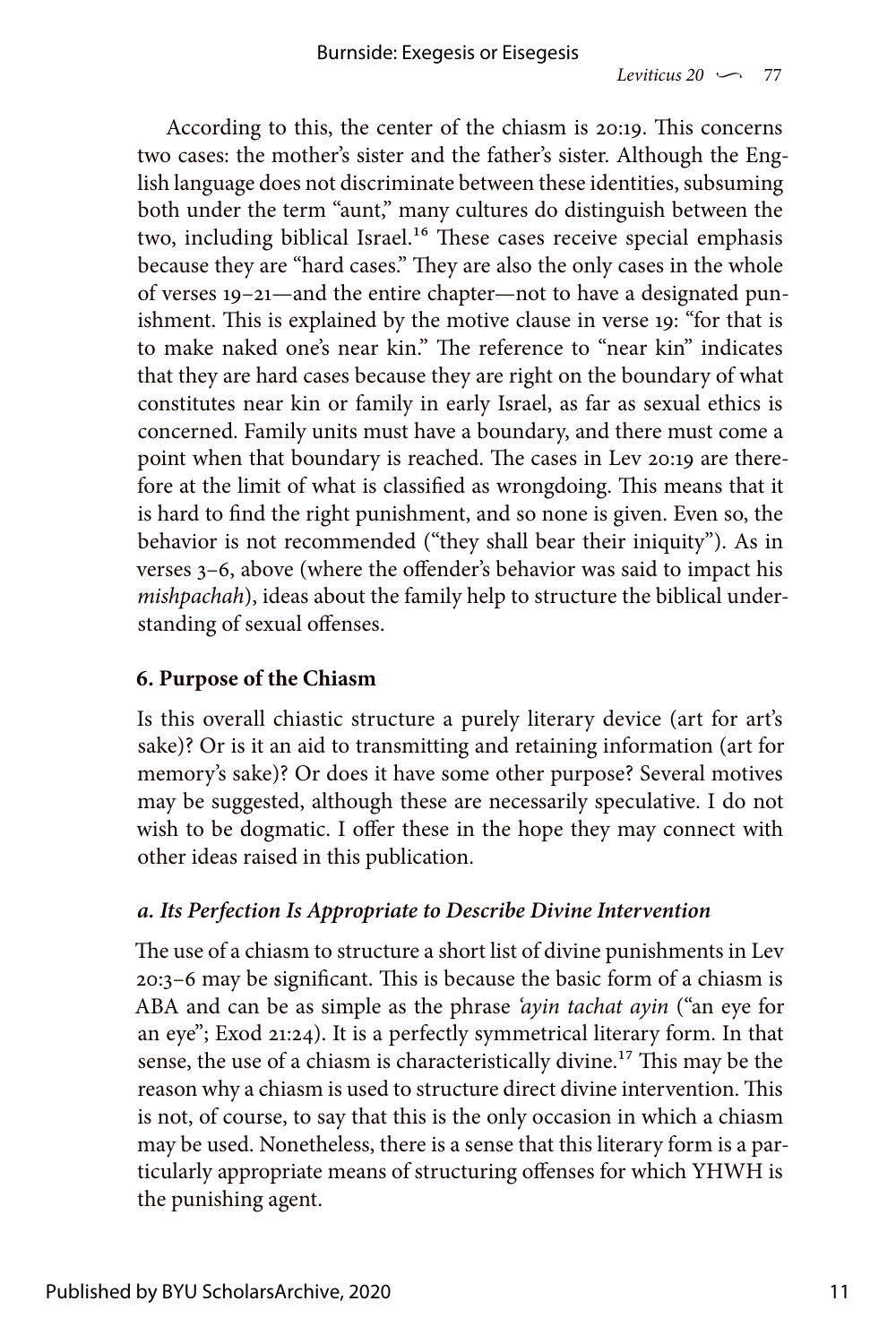## *b. It Brings Out the Unity of a Double-Sided Event*

Wenham claims that "chiasmus brings out the unity of a double-sided event"18 (e.g., Lev 15:1–33 where the chiasmus demonstrates the unity of male and female as one gender made in God's image). In Lev 20 there are two sides to punishment (YHWH and humankind). The chiasmus serves to bring out the unity of these events, namely that there is a divine-human partnership in punishment. This divine-human partnership is, in fact, underlined at the beginning and end of the text. The first offense (Molech worship) is punished by both humankind (Lev 20:2) and YHWH (20:3) in different ways. Likewise, the second offense (turning to mediums and wizards) is punished by both YHWH (20:6) and humankind (20:27).

Levine is puzzled by the repetition of mediums and wizards at the end of the chapter, but the *inclusio* gives the chapter its overall chiastic structure (see table 1).<sup>19</sup> The outer edge of the large chiasm (20:2, 27), where humankind punishes for Molech worship and wizardry, parallels the outer edge of the smaller chiasm (20:3, 6), where YHWH punishes for Molech worship and wizardry. Normally, when a particular party is given responsibility for punishing an offense, it is assumed that this is on the basis of jurisdiction. Lev 20, however, is interesting because it shows that the purpose of assigning responsibility is not to parcel up jurisdiction but to emphasize collaboration.20

### *c. It Emphasizes Humankind's Duty to Punish*

One function of a chiasm is to draw attention to its center. The fulcrum of Lev 20 is verses 20:9–16, which focus on humankind's responsibility to punish. Why is the responsibility of humankind stressed? It may be because, although God and humankind *together* punish serious offences (see section b above), humankind has a tendency to shirk its responsibilities. The chiasm emphasizes humankind's responsibility because, of the two parties, humankind is apt to avoid meting out punishment, especially for idolatry, family, and sexual offenses. This is expressly anticipated by Lev 20:4, which describes the "people of the land" hiding their eyes from offenses committed in their midst. This problem is compounded when we reflect that the offenses listed in Lev 20 (and especially 20:9–16) would most likely have taken place either at home or close to home. Thus, the people most likely to know whether these offenses took place will be the offender's own family. Verse 9 refers to parents, and so it is possible that they are the ones who, for all practical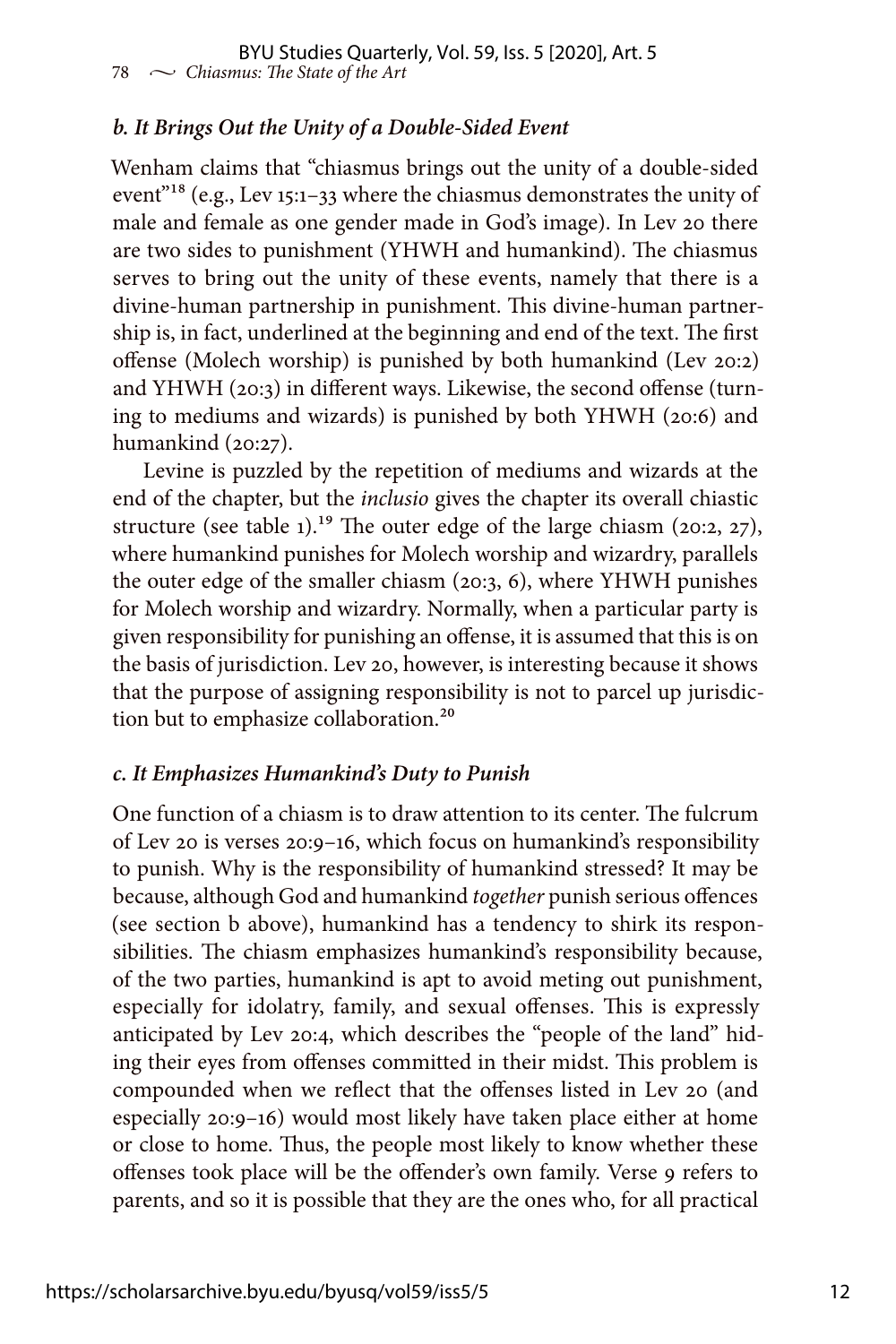purposes, are expected to initiate proceedings. Leviticus 20 is not unique in emphasizing this responsibility. Biblical law is familiar with the problem of reluctance to prosecute for capital offenses, especially among family members (see, e.g., Deuteronomy 13:6–11).

#### *d. It Emphasizes the Relational Consequences of the Offenses*

We saw in 2 above that the center of the chiasm in Lev 20:3–6 is the offender plus their *mishpachah*. The emphasis on penalties for the *mishpachah* is important for several reasons. First, it provides a powerful motive for overcoming any reluctance to initiate proceedings against an offender (see section c above). If humankind fails to punish, YHWH will punish anyway, but punishment will fall not only on the offender but also on the *mishpachah*. The offender has a primary responsibility not to lead his *mishpachah* into idolatry, and the *mishpachah* has a secondary responsibility not to follow him. Their responsibility is to resist the offender and to root him out. This confirms the suggestion, above, that the offenses listed in 20:3–6 are likely to take place close to home. Certainly, it is highly likely that an offense involving the offender's children (Lev 20:2) will be known within the wider group of families to which he belongs.<sup>21</sup> Failure to act has consequences not only for the offender but also for this social unit. The midturn of this chiasm thus corresponds to the midturn of the chiasm for the chapter as a whole (i.e., humankind's responsibility to act). It also corresponds to the fulcrum of the chapter as a whole. It emphasizes the danger an individual may present not only to himself but also to the wider family structure. We have seen that the list of offenses in 20:9–16 form a single unit and that the juxtaposition of 20:9 with 20:10–16 implies that these are not sexual offenses but family offenses. All this means that there is a community aspect to sexual ethics in the Bible. What people do with each other sexually is not a matter for themselves only; it has implications for their families, other families, and society as a whole. This is why the midturn of 20:3–6 is important. It corresponds to the fulcrum of the chapter as a whole.

A third function of this small chiasm is to correspond not only to the midturn of the chapter but also to the midturn of the chiasm in Lev 20:17–21. The center of that chiasm indicates that the boundaries of permitted and prohibited sexual intercourse correspond to the boundary of the *mishpachah.* For these reasons, the chiasm in Lev 20:3–6 plays an important role by emphasizing the significance of the offender's acts for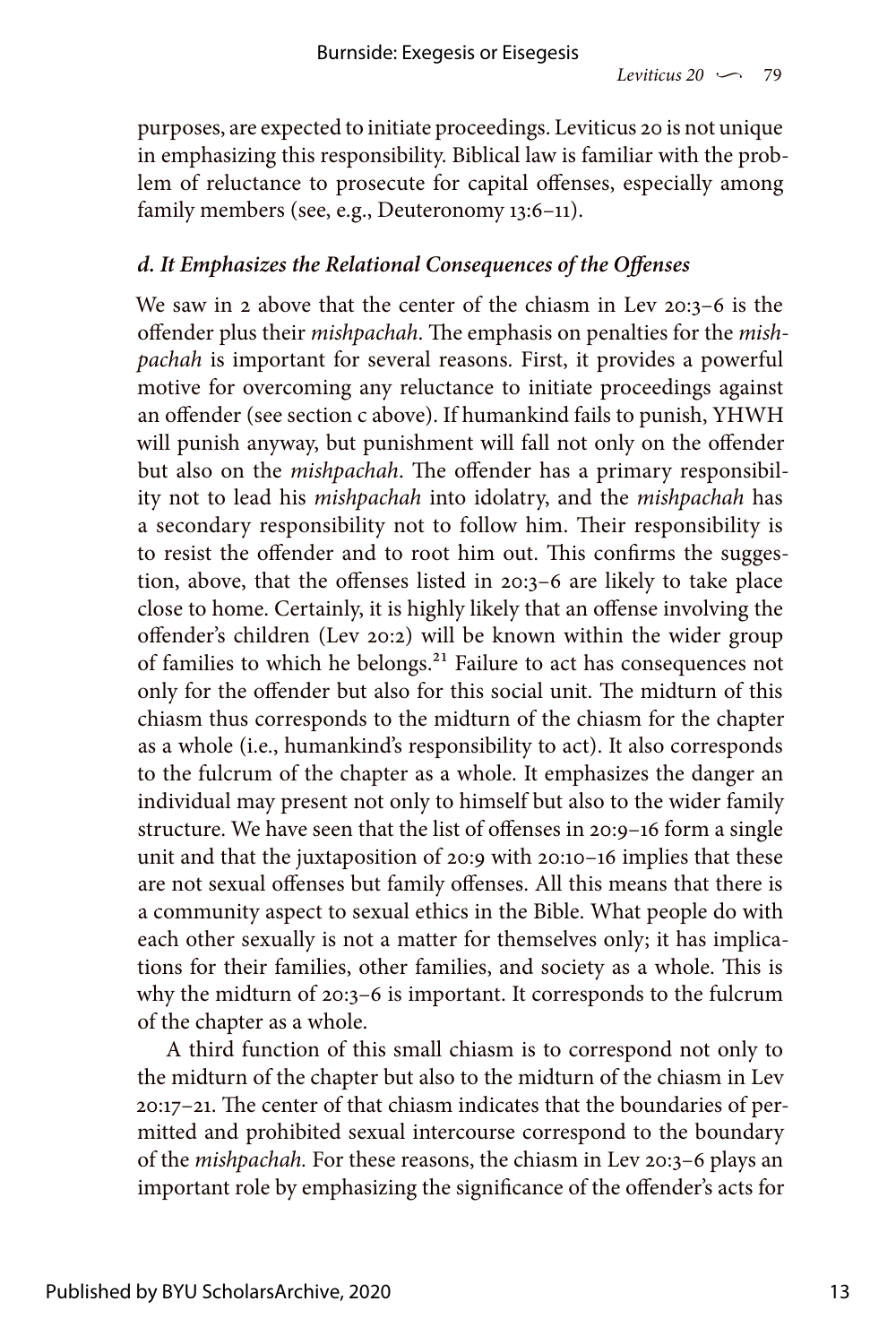his *mishpachah,* namely that God will set his face against the offender's *mishpachah* and "cut them off from among their people" (v. 5).

#### *e. It Alludes to Well-Known Texts*

Weinfeld claims that a chiasm may be used when the author or redactor wishes to quote from or allude to well-known established texts.<sup>22</sup> It is a means of drawing attention to the source. In Lev 20:2–6, the chiastic structure is closely connected to the Decalogue. There we find the ban on having other gods besides YHWH (Exod 20:3) and the ban on making and worshipping an idol (Exod 20:4). These prohibitions recur in Lev 20:2–6, which prohibit the prostitution of following Molech (20:2–5) and "mediums and spiritists" (20:6). An important verbal parallel is the repetition of the phrase: "I am the Lord your God" (Exod 20:2). This key phrase opens the Decalogue and is repeated in the motivation clause (Lev 20:7) that follows the first chiasm (Lev 20:2–5).<sup>23</sup> It underlines the link between the chiasm and the Decalogue and makes it explicit.<sup>24</sup> The chiasm in Lev 20:2–6 invests the content with the specific and unique authority of God's direct voice to the people (Exod 20:1, 18–19). Lev 20 gains immeasurably in coherence when it is viewed as a literary reworking of themes from the Decalogue. This is not unusual. Jackson has made exactly the same claim in respect of the chiasm in Lev 24,<sup>25</sup> whilst Hartley has shown the close linguistic similarities between the Decalogue and Lev 19.<sup>26</sup>

The internal structure of Lev 20:2–6 is also closely connected to the Covenant Code. Exod 22:18–20 lists a small group of self-contained cases concerning witchcraft, bestiality, and idolatry, which the Israelites appeared to associate with the practices of foreign peoples. Idolatry and witchcraft are the subject of the first chiasm (Lev 20:3–6), whilst bestiality appears as the climax of the middle section (Lev 20:9–16). Allusions to the Covenant Code occur elsewhere in *Leviticus.* Jackson notes that the chiastic structure of Lev 24 is closely connected, thematically, to the first section of the Covenant Code.<sup>27</sup>

#### **7. Concluding Comments**

All claims regarding the existence of chiasmus must overcome the charge that the argument is more a matter of eisegesis rather than exegesis. This is a recurring challenge in the literature. For example, Douglas claimed to find a (chiastic) ring structure in *Leviticus*28; however, Kiuchi found this unpersuasive, claiming Douglas's "seemingly arbitrary characterization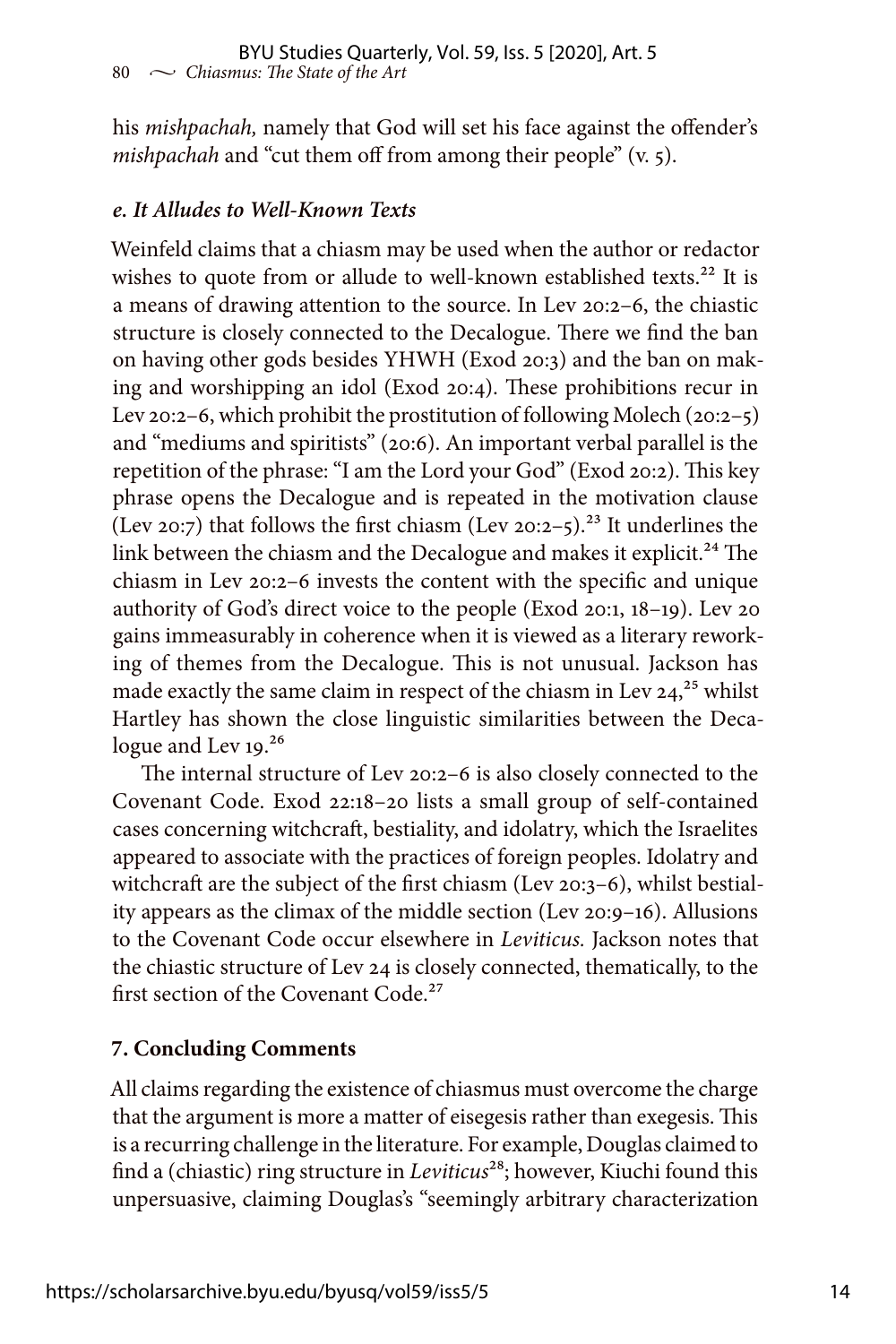of the chapters is doubtful."29 More specifically, in regard to Lev 20, Milgrom's meticulous study followed Hildenbrand in finding the following chiasm in Lev  $20:2-27^{30}$ :

#### **Figure 4: Proposed structure of Leviticus 20 by Milgrom (following Hildenbrand)**

- A Worship of chthonic deities (Molech and necromancy) (20:1–6)
	- B Sanctification (20:7)
		- C Exhortation to obedience (20:8)
			- X Penalties for violation (20:9–21)
		- C′ Exhortation to obedience (20:22–25)
	- B′ Sanctification (20:26)

A′ Worship of chthonic deities (necromancy) (20:27)

I find Milgrom's analysis unpersuasive for two reasons. First, categorizing A and A′ as worshipping chthonic deities is rather loose. This abstraction is, in reality, a means of getting around the fact there is no corresponding mention of Molech in A′. The absence of Molech is a problem for Milgrom. It is not a very convincing chiasm if Molech is heavily emphasized four times at the start but there is no reference at all to Molech in the concluding section. The second problem is that Milgrom locates the fulcrum of the chiasm in verses 9–21, which are categorized as penalties for violation. But there are penalties for violation throughout the unit, not just in verses 9–21. In fact, the penalties start in verses 2–6 and continue to verse 27. Thus, I conclude that Milgrom and Hildenbrand's proposal is not persuasive.

Determining whether a chiastic analysis is valid must, in the end, be subject to the threefold test we apply to any persuasive theory:

- 1. Does it gather in all the available data?
- 2. Does it do so with simplicity and economy?
- 3. Does it shed light on cognate areas?

I am hopeful that my proposed chiastic account succeeds on all three fronts. I have argued that the chiastic structure exactly maps those features of the text that commentators find awkward and try to avoid. The chiasm I submit holds together the key themes of the chapter with simplicity and elegance whilst also shedding light on themes prevalent elsewhere in biblical law (though for the latter I must refer the reader elsewhere).<sup>31</sup> I further suggest that my proposal argues for an internal structure for Lev 20 that is more detailed and less abstract than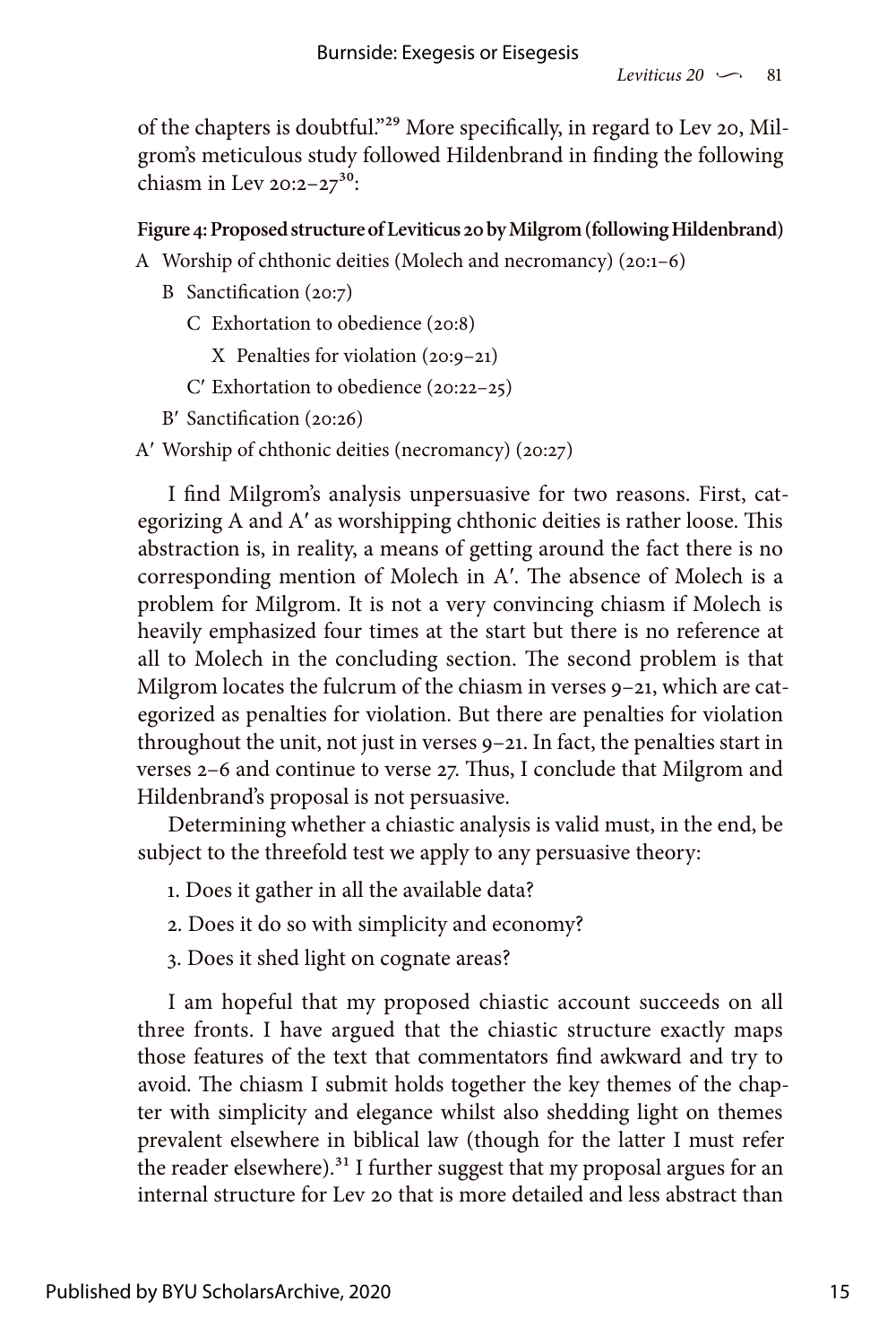Milgrom's proposed structure (avoiding my first criticism of Milgrom's study) whilst also covering the entirety of the text (avoiding my second criticism). As for its reception, time will tell.

Finally, the value and significance of using chiasmus as an interpretive tool is that it enables us to break the chapter down to its component parts and to appreciate the care with which it is assembled. Chiasmus also helps us to understand how form mirrors content. The orderliness of Lev 20 is clearly intended to reflect the claim of the text—that it presents a picture of relational and sexual order. The chiastic arrangement of Lev 20 is thus a key way in which the chapter sets out its vision of a society characterized by well-ordered sexual relationships.

#### *Notes*

1. In doing so, I draw upon arguments developed in several previous articles including Jonathan Burnside, "The Medium and the Message: Necromancy and the Literary Context of Leviticus 20," in *Text, Time, and Temple: Literary, Historical, and Ritual Studies in Leviticus* (ed. Francis Landy, Leigh M. Trevaskis, and Bryan D. Bibb; Sheffield: Sheffield Phoenix, 2015), 41–62; J. P. Burnside, "Rethinking 'Sexual' Offenses in Biblical Law: The Literary Structure of Leviticus 20," in *Jewish Law Association Studies XVI: The Boston 2004 Conference Volume* (ed. E. Dorff; Binghampton: Global Academic, 2007), 37–55; Jonathan P. Burnside, "Strange Flesh: Sex, Semiotics and the Construction of Deviancy in Biblical Law," *JSOT* 30, no. 4 (2006): 387–420. These can be downloaded from<https://bristol.academia.edu/JonathanBurnside>. For a summary of some of the key issues, see Jonathan Burnside, "Sexual Offences," in *God, Justice, and Society: Aspects of Law and Legality in the Bible* (Oxford: Oxford University Press, 2011), 247–387.

2. For example, W. H. Bellinger Jr., *Leviticus and Numbers* (New International Bible Commentary; Peabody MA: Hendrickson, 2001), 124; Philip J. Budd, *Leviticus* (New Century Bible Commentary; Grand Rapids, MI: Eerdmans, 1996), 289.

3. Lester L. Grabbe, *Leviticus* (Old Testament Guides; Sheffield: Sheffield Academic, 1993), 80.

4. See Burnside, "Medium and the Message."

5. Jacob Milgrom, *The JPS Torah Commentary: Numbers* (Philadelphia: Jewish Publication Society, 1990), 405–8.

6. For details see Burnside, "Medium and the Message."

Jonathan Burnside is Professor of Biblical Law at the University of Bristol, England. Many of his works explore the relationship between law, theology, and criminology from theoretical and applied perspectives, beginning with *Relational Justice: Repairing the Breach* (Waterside Press) and including *My Brother's Keeper: Faith-based Units in Prisons* (Routledge). His monographs on biblical law include *The Signs of Sin: Seriousness of Offence in Biblical Law* (Continuum) and *God, Justice and Society: Aspects of Law and Legality in the Bible* (Oxford University Press).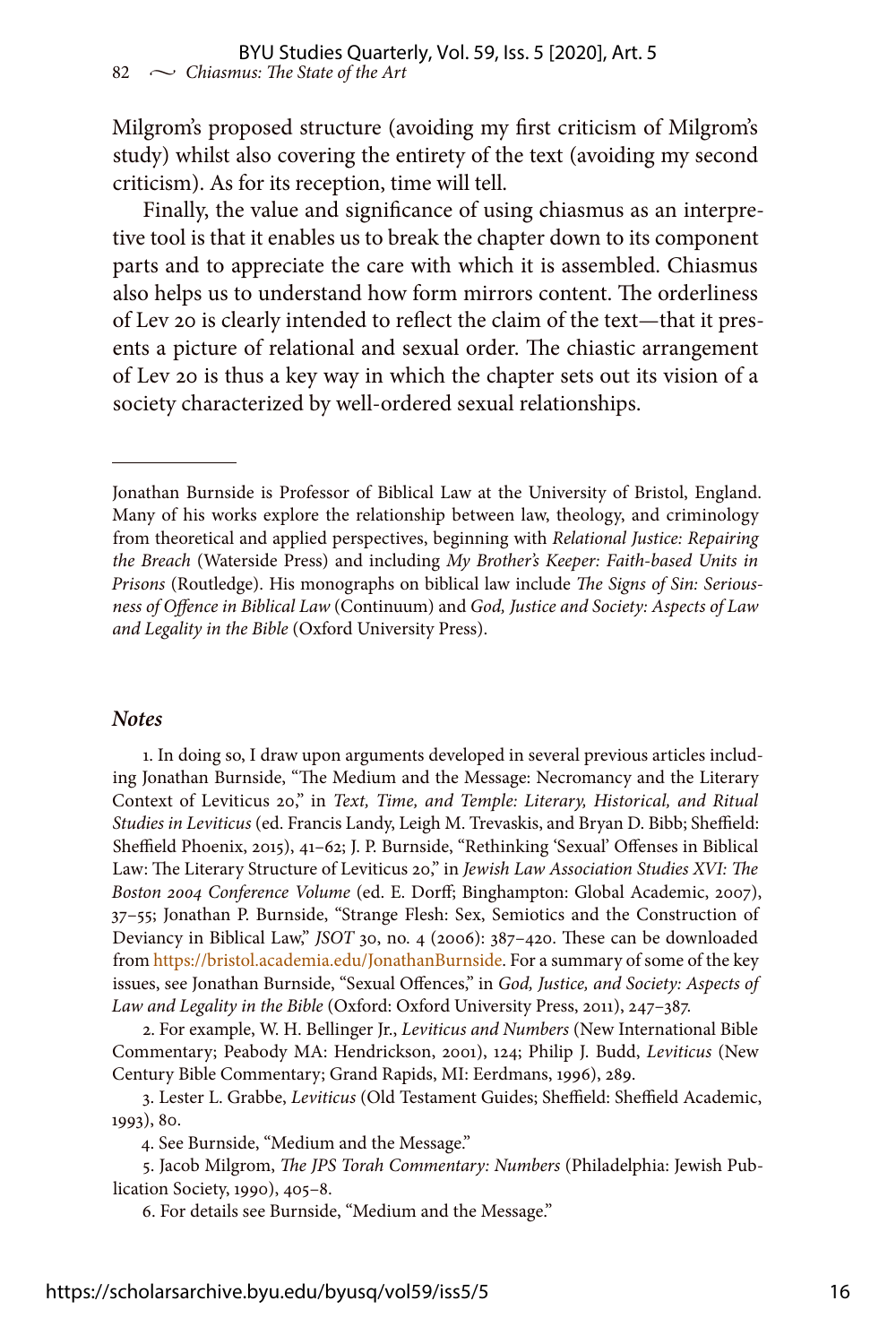7. Carol Myers, "The Family in Early Israel," in *Families in Ancient Israel* (Leo G. Perdue et al.; Louisville, KY: Westminster John Knox, 1997), 13, 37.

8. Compare Gen 2:7 "then the LORD God formed man of dust from the ground, and breathed into his nostrils the breath of life; and man became a living being [*chayyah lenefesh*]."

9. Family authority itself being divinely-appointed (for example, Exod 20:12).

10. Burnside, "Strange Flesh."

11. Contra Martin Noth, *Leviticus* (Philadelphia: Westminster Press, 1965), 149, who claims that verse 9 "does not fit on to what follows."

12. Bernard S. Jackson, *Making Sense in Law: Linguistic, Psychological, and Semiotic Perspectives* (Liverpool: Deborah Charles Publications, 1995), 510.

13. For example, Jonathan P. Burnside, *The Signs of Sin: Seriousness of Offense in Biblical Law* (JSOTSup 364; London: Continuum International, 2003), 222–23; Bernard S. Jackson, *Wisdom-Laws: A Study of the* Mishpatim *of Exodus 21:1–22:16* (Oxford: Oxford University Press, 2006), 80–85.

14. Burnside, "Strange Flesh," 414.

15. Françoise Héritier, *Two Sisters and Their Mother* (trans. Jeanine Herman; New York: Zone Books, 1999).

16. See Madeline Gay McClenney-Sadler, "A Synopsis of Key Findings in Re-covering the Daughter's Nakedness: A Formal Analysis of Israelite Kinship Terminology and the Internal Logic of Leviticus 18" (paper presented to Society of Biblical Literature Annual Meeting, 2002).

17. I owe this point to Bernard Jackson.

18. Gordon J. Wenham, *The Book of Leviticus* (New International Commentary on the Old Testament; Grand Rapids, MI: Eerdmans, 1979), 217.

19. Baruch A. Levine, *Leviticus* (JPS Torah Commentary; Philadelphia: Jewish Publication Society, 1989), 140.

20. Examples of divine-human partnership in punishment are found elsewhere in the Pentateuch. A classic example is found in Gen 9:5–6: "For your lifeblood I [God speaking] will surely require a reckoning; of every beast I will require it and of man; of every man's brother I will require the life of man. Whoever sheds the blood of man, by man shall his blood be shed; for God made man in his own image." Here, Gen 9:5 states that God will punish whilst Gen 9:6 states that man is to punish (unless "by man" means "in exchange for that man"). However, these verses are not necessarily incompatible. Human institutions are a remedy, but if they fail, then God punishes directly. There is a divine-human partnership in punishment, as there is in adjudication generally (cf. Deut 1:17; 2 Chr 19:6). This is borne out by narrative and legal accounts of homicide, which demonstrate that both God and humankind have an interest in prosecuting and adjudicating upon homicide (e.g., Gen 4:9–15 and Num 35:22–24, respectively). Human institutions do not exclude direct divine involvement. Even the motive clause in Gen 9:6 ("for God made man in his own image") preserves the ambiguity and stresses the interplay between God and humankind.

21. The paradigm case may indeed envisage the offender as an individual who has particular cultic responsibility within his *mishpachah.*

22. Quoted by Bernard Jackson, "Talion and Purity: Some Glosses on Mary Douglas," in *Reading Leviticus: A Conversation with Mary Douglas* (ed. John F. A. Sawyer, JSOTSup 227; Sheffield: Sheffield Academic Press, 1996), 120.

23. It also reappears in a motivation clause (Lev 20:24) following the second chiasmus (Lev 20:17–21).